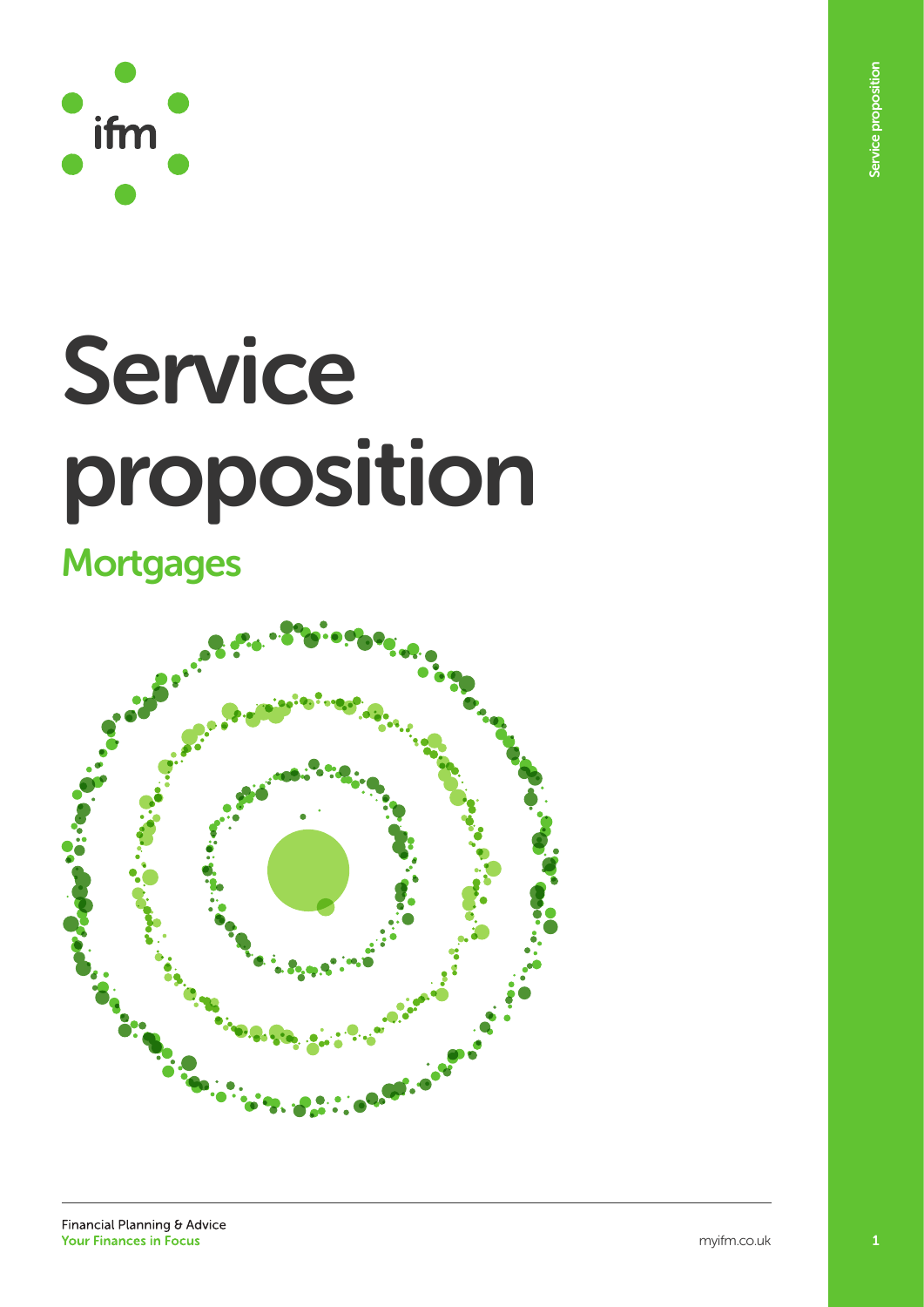| Mortgage advice package - finding the<br>right loan for you | Your mortgage is likely to be your largest monthly outgoing and a property<br>your biggest and most important purchase. We help this to happen and<br>source the most suitable mortgage available to meet your needs. We will<br>also offer advice on insurance protection to ensure you are financially<br>protected should your family lose an income.                                                                                                 |  |
|-------------------------------------------------------------|----------------------------------------------------------------------------------------------------------------------------------------------------------------------------------------------------------------------------------------------------------------------------------------------------------------------------------------------------------------------------------------------------------------------------------------------------------|--|
| <b>Our status</b>                                           | Inspirational Financial Management Ltd. (IFM) is authorised and regulated<br>by the Financial Conduct Authority. Our Financial Services Register number<br>is 223511. You can check this on the Financial Services Register by visiting<br>the FCA's website https://register.fca.org.uk. Our registered office address is<br>Woodland View House, 675 Leeds Road, Huddersfield, West Yorkshire, HD2<br>1YY, registered in England & Wales no. 03539537. |  |
| <b>About our services</b>                                   | <b>Insurance</b><br>We select protection insurance products from a wide range of policies and<br>providers representative of the whole market.                                                                                                                                                                                                                                                                                                           |  |
|                                                             | <b>Mortgages</b><br>We advise on first charge regulated residential mortgages, including direct<br>deals and existing lenders. We do not advise on second charge mortgages,<br>unsecured or commercial loans. We also advise on buy-to-let mortgages,<br>which are not always regulated. We are a registered consumer buy to let<br>advising and arranging firm.                                                                                         |  |
|                                                             | Equity release & home reversion<br>We offer advice on all available products including existing loans.                                                                                                                                                                                                                                                                                                                                                   |  |
| <b>Financial Services Compensation</b><br><b>Scheme</b>     | We are covered by Financial Services Compensation Scheme; if we<br>are unable to meet our obligations to you, you may be entitled to<br>compensation from the scheme. This depends on the type of business and<br>the circumstances of the claim:                                                                                                                                                                                                        |  |
|                                                             | • Mortgage: advising and arranging is currently covered for up to £85,000.                                                                                                                                                                                                                                                                                                                                                                               |  |
|                                                             | . Insurance: advising and arranging is currently covered for 90% or 100% of<br>the claim, without upper limit.                                                                                                                                                                                                                                                                                                                                           |  |
|                                                             | Further information about compensation scheme arrangements is available<br>from the Financial Services Compensation Scheme http://www.fscs.org.uk.                                                                                                                                                                                                                                                                                                       |  |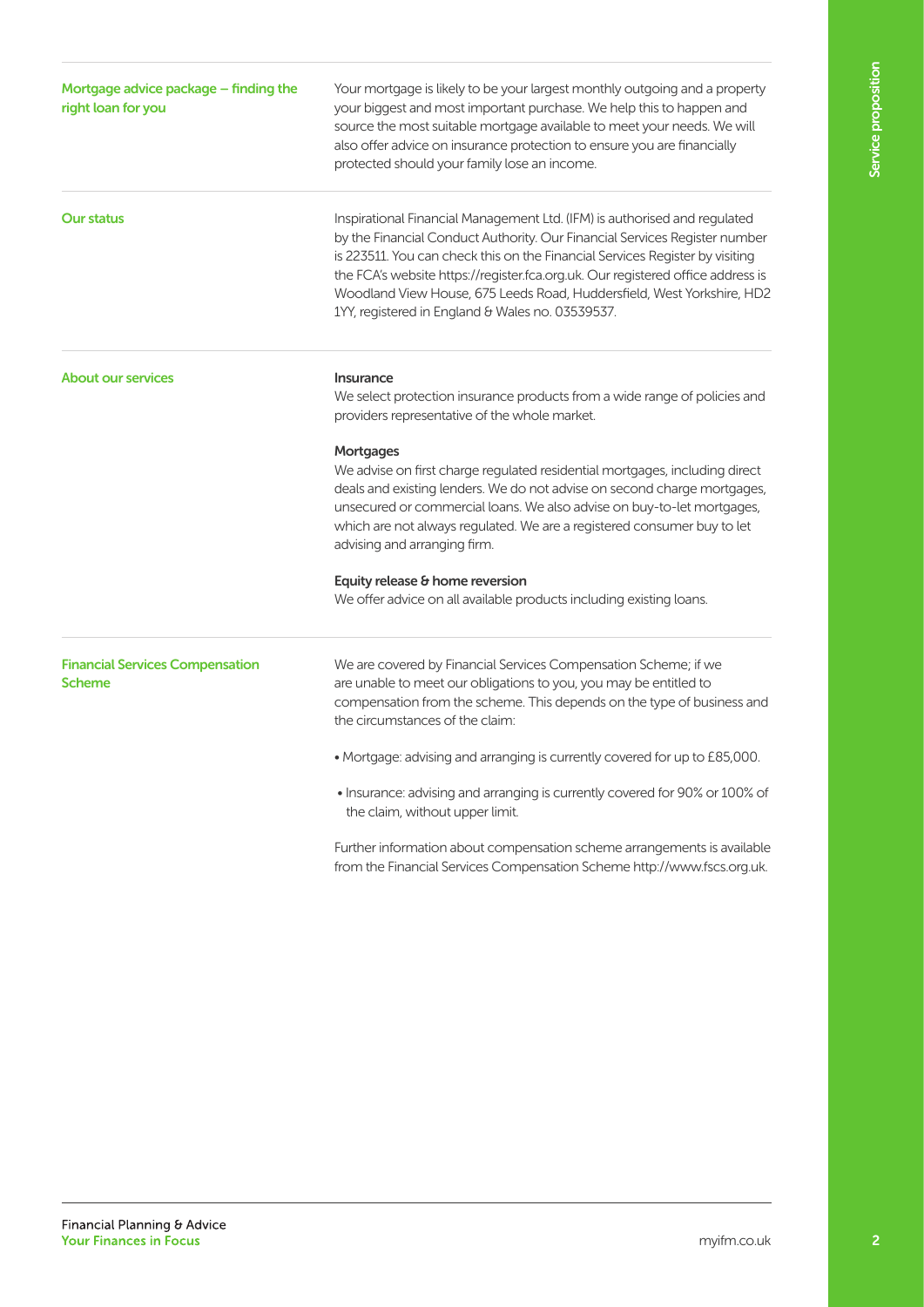| <b>Complaints</b>                   | Should you wish to complain please contact us, in writing at: Woodland<br>View House, 675 Leeds Road, Huddersfield HD2 1YY; by telephone on:<br>01484 518777. Should you not be satisfied with our final response, you may<br>be entitled to refer the matter to the Financial Ombudsman Service (FOS)<br>who is our Alternative Dispute Resolution provider within six months of the<br>date of our final letter: The Financial Ombudsman Service,                                                                                             |  |  |
|-------------------------------------|-------------------------------------------------------------------------------------------------------------------------------------------------------------------------------------------------------------------------------------------------------------------------------------------------------------------------------------------------------------------------------------------------------------------------------------------------------------------------------------------------------------------------------------------------|--|--|
|                                     | Exchange Tower, London, E14 9SR. Tel: 0300 1239123. E-mail: complaint.<br>info@financial-ombudsman.org.uk. Web: www.financial-ombudsman.org.<br>uk for further information.                                                                                                                                                                                                                                                                                                                                                                     |  |  |
| <b>Jurisdiction</b>                 | English Law governs this agreement and the parties of this agreement<br>herby submit to the exclusive jurisdiction of the English Courts.                                                                                                                                                                                                                                                                                                                                                                                                       |  |  |
| <b>Rights of Third parties</b>      | These terms of business exclude any rights, which may be conferred upon<br>third parties by the Contracts (Rights of Third Parties) Act 1999.                                                                                                                                                                                                                                                                                                                                                                                                   |  |  |
| <b>Assignment</b>                   | We may assign any or all of our rights under any Agreement on giving you<br>not less than one week's written notice. You may not assign, subcontract or<br>encumber any right or obligation under any Agreement, in whole or in part,<br>without our prior written consent, at our sole discretion.                                                                                                                                                                                                                                             |  |  |
| We do not handle clients' money     | We are not authorised to accept client money and therefore we never<br>accept a payment made out to us unless it is in settlement of our fees or<br>disbursements. All other payments must be made payable to the product<br>provider.                                                                                                                                                                                                                                                                                                          |  |  |
| <b>Money laundering regulations</b> | We are required by law to verify the identity of all our clients. We cannot<br>proceed with any application without this verification. We may also check<br>the Financial Sanctions list. We may do this electronically.                                                                                                                                                                                                                                                                                                                        |  |  |
| <b>Conflicts of Interest</b>        | We do not have any arrangements that would cause our interests to<br>conflict with yours in the normal course of events. There may be situations<br>where a conflict of interests arising between us or between you and<br>another of our clients; if this happens or we become aware of any potential<br>for conflicts of interest, we'll write to you and ask for your consent to<br>proceed before we carry out any further business for you. We'll also let you<br>know the steps we'll take to make sure you are treated fairly.           |  |  |
| <b>Duty of disclosure</b>           | We will base our recommendations on information you have given to<br>us, it is important that you give us full information in order that we may<br>provide the best advice for your needs and circumstances. Consumers:<br>please note that if you deliberately or recklessly fail to disclose any material<br>information to your insurers, and us this could invalidate your insurance<br>cover and could mean that part or all of a claim may not be paid. If you are<br>a commercial insurance customer you have a duty of fair disclosure. |  |  |